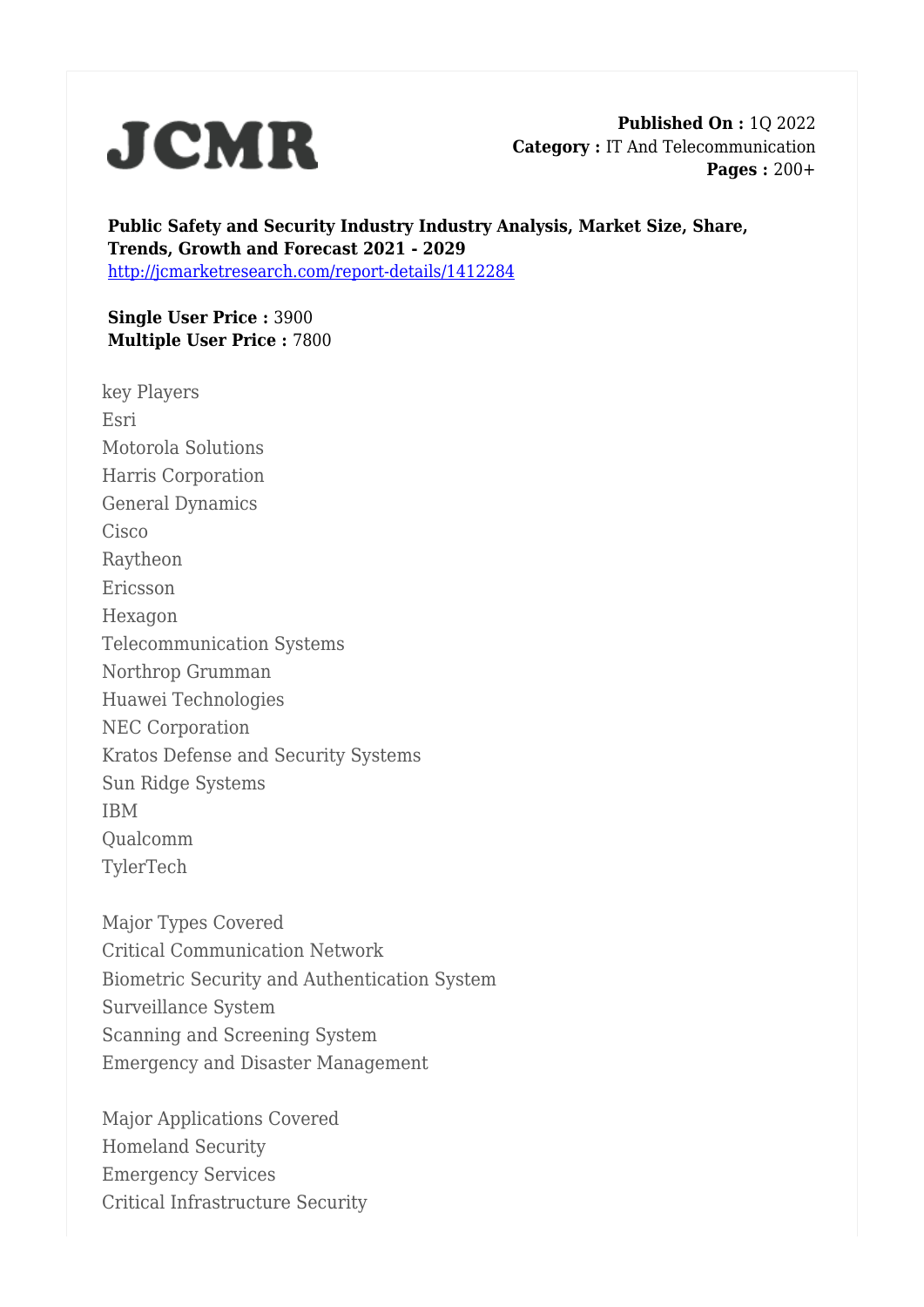Transportation Systems **Others** 

Chapter 1 Global Public Safety and Security Industry Market Overview

- 1.1 Introduction
- 1.2 Taxonomy
- 1.2.1 By Product Type & End User
- 1.2.2 By Region
- 1.3 Drivers for Public Safety and Security Industry Market
- 1.4 Restraints for Public Safety and Security Industry Market
- 1.5 Opportunities for Public Safety and Security Industry Market
- 1.6 Trends for Public Safety and Security Industry Market
- 1.7 COVID-19 Impact Assessment on Public Safety and Security Industry Industry
- 1.8 Macro-economic Factors
- 1.9 Regulatory Framework
- 1.10 Pricing Analysis by Region, 2020
- 1.11 Opportunity Map Analysis
- 1.12 Opportunity Orbits
- 1.13 Market Investment Feasibility Index
- 1.14 PEST Analysis
- 1.15 PORTERS Five Force Analysis
- 1.16 Go to Market Strategy
- 1.17 Value Chain Analysis
- 1.18 Cost Structure Analysis
- 1.19 Regional Market Share and BPS Analysis

Chapter 2 Global Public Safety and Security Industry Market Overview

2.1 Global Public Safety and Security Industry Market by Product Type 2.1.1 Global Public Safety and Security Industry Market Value (US\$ Mn) and Volume (Units) Comparison by Product Type (2013-2029) 2.1.2 Global Public Safety and Security Industry Market Value (US\$ Mn) and Volume (Units) Market Share by Product Type in 2019 2.1.3 Global Public Safety and Security Industry Market Attractiveness Analysis by Product Type, (2013-2020) 2.2 Global Public Safety and Security Industry Market by End User 2.2.1 Global Public Safety and Security Industry Market Value (US\$ Mn) and Volume (Units) Comparison by End User (2013-2029)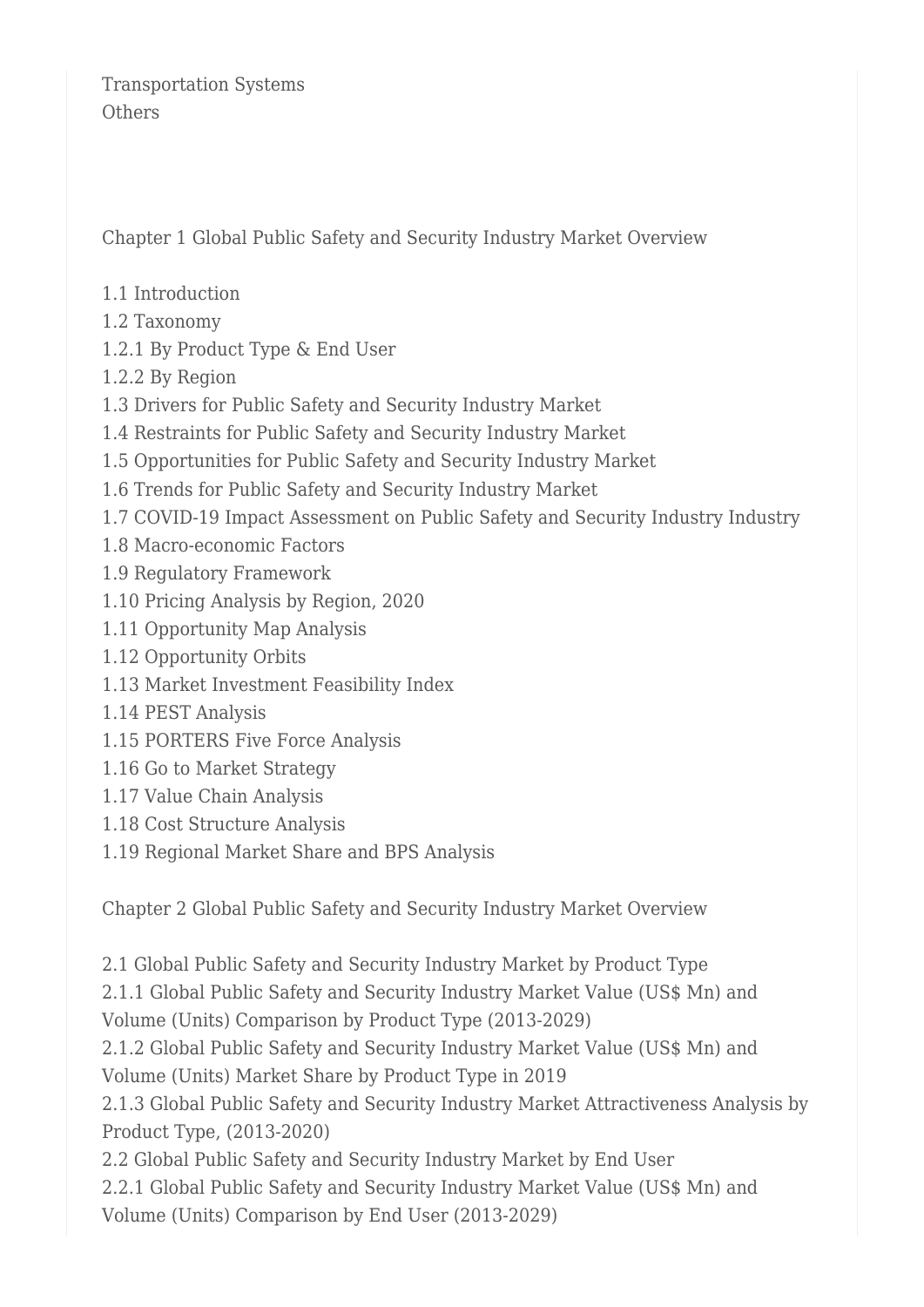2.2.2 Global Public Safety and Security Industry Market Value (US\$ Mn) and Volume (Units) Market Share by End User in 2019

2.2.3 Global Public Safety and Security Industry Market Attractiveness Analysis by End User, (2013-2020)

2.3 Global Public Safety and Security Industry Market by Region

2.3.1 Global Public Safety and Security Industry Market Value (US\$ Mn) and Volume (Units) Comparison by Region (2013-2029)

2.3.2 Global Public Safety and Security Industry Market Value (US\$ Mn) and Volume (Units) Market Share by Region in 2019

2.3.3 Global Public Safety and Security Industry Market Attractiveness Analysis by Region, (2013-2020)

2.4 Global Public Safety and Security Industry Market Outlook (2013-2029)

2.4.1 Global Public Safety and Security Industry Market Value (US\$ Mn) and Volume (Units) (2013-2020)

2.4.2 Global Public Safety and Security Industry Market Value (US\$ Mn) and Volume (Units) (2021-2029)

2.5 Global Public Safety and Security Industry Market Value (US\$ Mn) and Volume (Units) by Regions

2.5.1 Global Public Safety and Security Industry Market Value (US\$ Mn) and Volume (Units) Comparison by Region (2013-2020)

2.5.2 Global Public Safety and Security Industry Market Value (US\$ Mn) and Volume (Units) Comparison by Region (2021-2029)

2.6 Global Public Safety and Security Industry Market Value (US\$ Mn) and Volume (Units) by Product Type

2.6.1 Global Public Safety and Security Industry Market Value (US\$ Mn) and Volume (Units) Comparison by Product Type (2013-2020)

2.6.2 Global Public Safety and Security Industry Market Value (US\$ Mn) and Volume (Units) Comparison by Product Type (2021-2029)

2.7 Global Public Safety and Security Industry Market Value (US\$ Mn) and Volume (Units) by End User

2.7.1 Global Public Safety and Security Industry Market Value (US\$ Mn) and Volume (Units) Comparison by End User (2013-2020)

2.7.2 Global Public Safety and Security Industry Market Value (US\$ Mn) and Volume (Units) Comparison by End User (2021-2029)

2.8 Global Public Safety and Security Industry Market Y-o-Y Growth Rate Comparison (2014-2029)

2.8.1 Global Public Safety and Security Industry Market Y-o-Y Growth Rate by Region

2.8.2 Global Public Safety and Security Industry Market Y-o-Y Growth Rate by Product Type

2.8.3 Global Public Safety and Security Industry Market Y-o-Y Growth Rate by End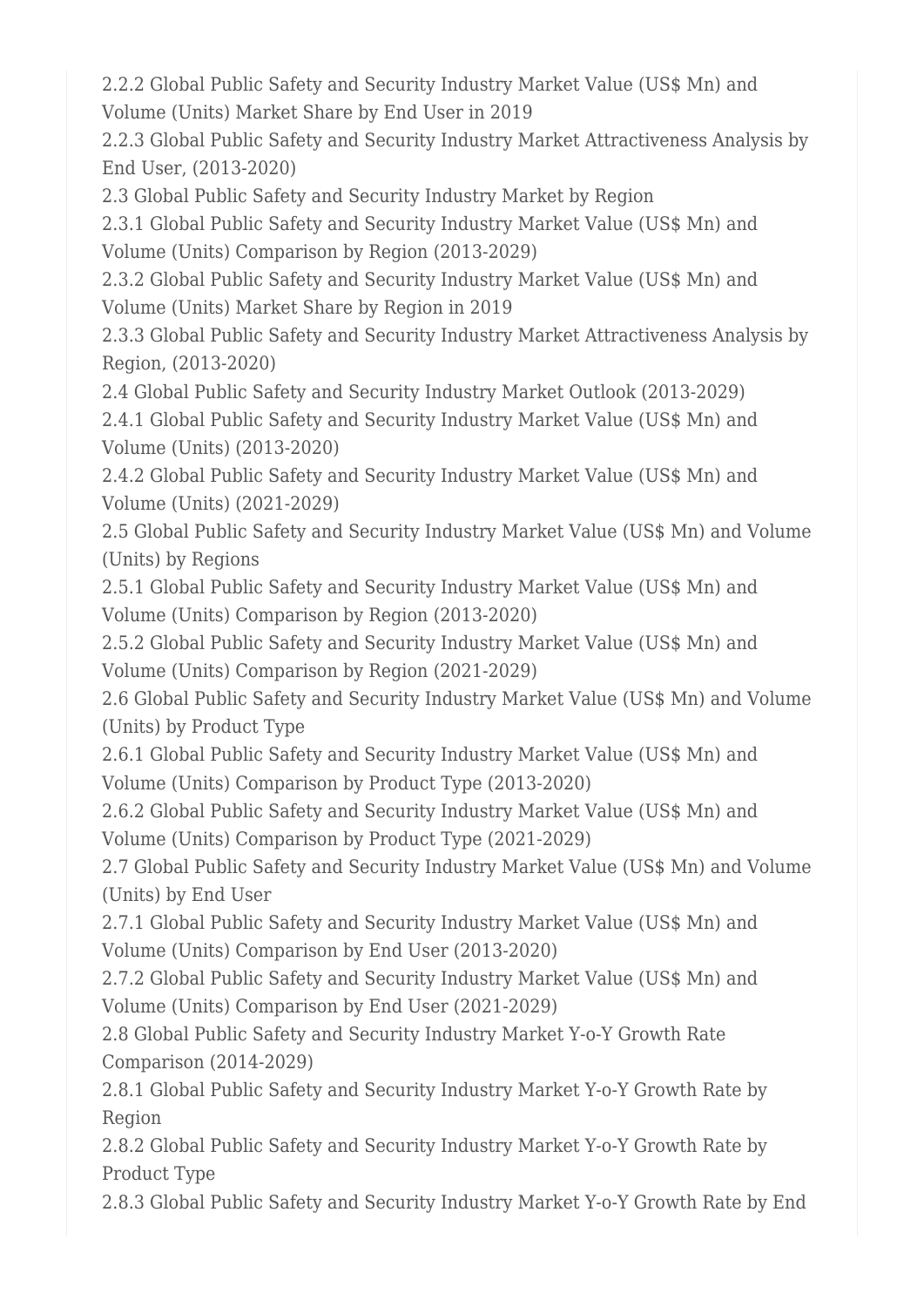User

2.9 Global Public Safety and Security Industry Market Share Comparison (2013-2029)

2.9.1 Global Public Safety and Security Industry Market Share by Region

2.9.2 Global Public Safety and Security Industry Market Share by Product Type

2.9.3 Global Public Safety and Security Industry Market Share by End User

Chapter 3 North America Public Safety and Security Industry Market Overview

3.1 North America Public Safety and Security Industry Market by Product Type 3.1.1 North America Public Safety and Security Industry Market Value (US\$ Mn) and Volume (Units) Comparison by Product Type (2013-2029)

3.1.2 North America Public Safety and Security Industry Market Value (US\$ Mn) and Volume (Units) Market Share by Product Type in 2019

3.1.3 North America Public Safety and Security Industry Market Attractiveness Analysis by Product Type, (2013-2020)

3.2 North America Public Safety and Security Industry Market by End User 3.2.1 North America Public Safety and Security Industry Market Value (US\$ Mn) and Volume (Units) Comparison by End User (2013-2029)

3.2.2 North America Public Safety and Security Industry Market Value (US\$ Mn) and Volume (Units) Market Share by End User in 2019

3.2.3 North America Public Safety and Security Industry Market Attractiveness Analysis by End User, (2013-2020)

3.3 North America Public Safety and Security Industry Market by Region

3.3.1 North America Public Safety and Security Industry Market Value (US\$ Mn) and Volume (Units) Comparison by Region (2013-2029)

3.3.2 North America Public Safety and Security Industry Market Value (US\$ Mn) and Volume (Units) Market Share by Region in 2019

3.3.3 North America Public Safety and Security Industry Market Attractiveness Analysis by Region, (2013-2020)

3.4 North America Public Safety and Security Industry Market Outlook (2013-2029) 3.4.1 North America Public Safety and Security Industry Market Value (US\$ Mn) and Volume (Units) (2013-2020)

3.4.2 North America Public Safety and Security Industry Market Value (US\$ Mn) and Volume (Units) (2021-2029)

3.5 North America Public Safety and Security Industry Market Value (US\$ Mn) and Volume (Units) by Regions

3.5.1 North America Public Safety and Security Industry Market Value (US\$ Mn) and Volume (Units) Comparison by Region (2013-2020)

3.5.2 North America Public Safety and Security Industry Market Value (US\$ Mn) and Volume (Units) Comparison by Region (2021-2029)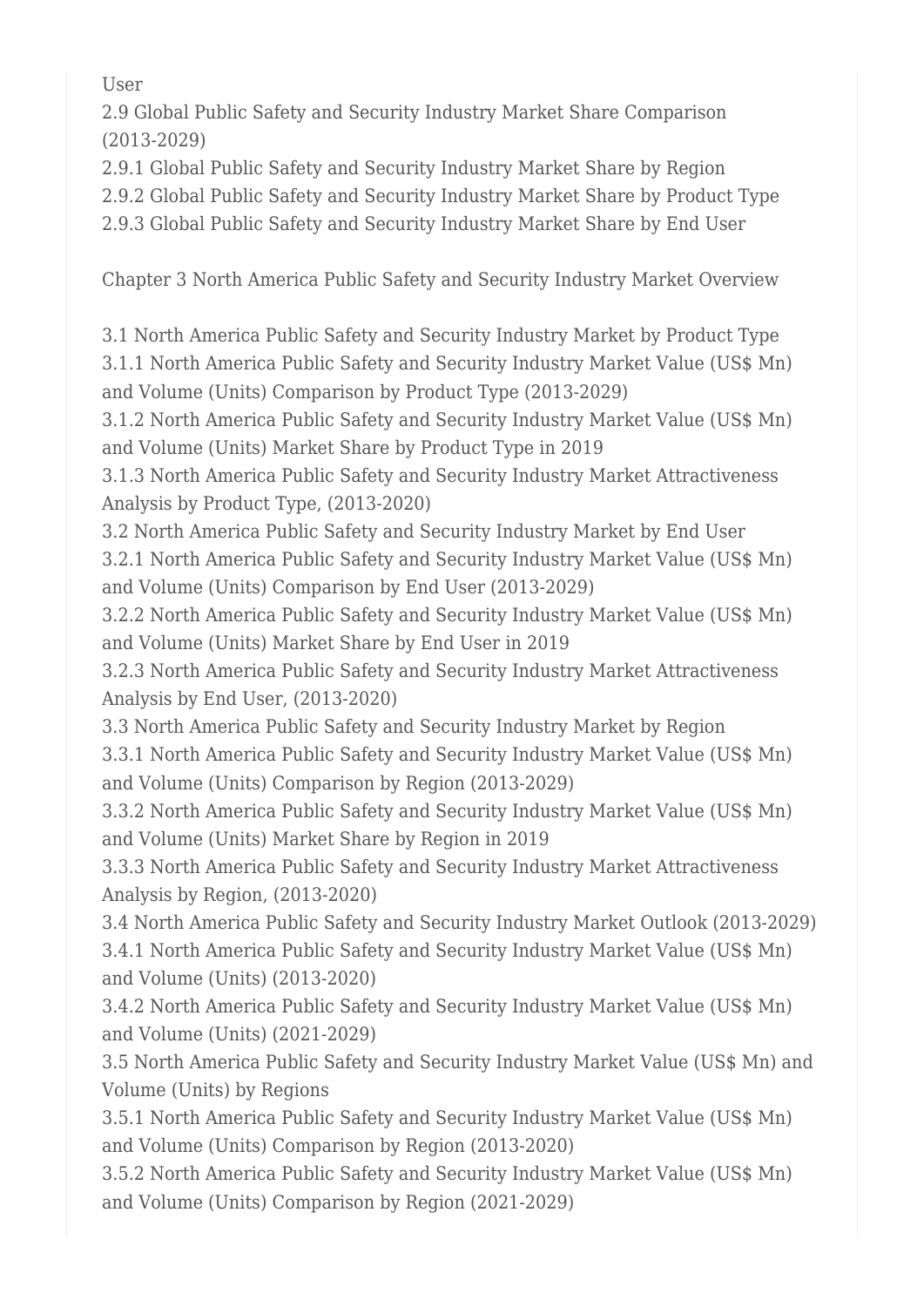3.6 North America Public Safety and Security Industry Market Value (US\$ Mn) and Volume (Units) by Product Type

3.6.1 North America Public Safety and Security Industry Market Value (US\$ Mn) and Volume (Units) Comparison by Product Type (2013-2020)

3.6.2 North America Public Safety and Security Industry Market Value (US\$ Mn) and Volume (Units) Comparison by Product Type (2021-2029)

3.7 North America Public Safety and Security Industry Market Value (US\$ Mn) and Volume (Units) by End User

3.7.1 North America Public Safety and Security Industry Market Value (US\$ Mn) and Volume (Units) Comparison by End User (2013-2020)

3.7.2 North America Public Safety and Security Industry Market Value (US\$ Mn) and Volume (Units) Comparison by End User (2021-2029)

3.8 North America Public Safety and Security Industry Market Y-o-Y Growth Rate Comparison (2014-2029)

3.8.1 North America Public Safety and Security Industry Market Y-o-Y Growth Rate by Region

3.8.2 North America Public Safety and Security Industry Market Y-o-Y Growth Rate by Product Type

3.8.3 North America Public Safety and Security Industry Market Y-o-Y Growth Rate by End User

3.9 North America Public Safety and Security Industry Market Share Comparison (2013-2029)

3.9.1 North America Public Safety and Security Industry Market Share by Region 3.9.2 North America Public Safety and Security Industry Market Share by Product Type

3.9.3 North America Public Safety and Security Industry Market Share by End User

Chapter 4 Europe Public Safety and Security Industry Market Overview

4.1 Europe Public Safety and Security Industry Market by Product Type

4.1.1 Europe Public Safety and Security Industry Market Value (US\$ Mn) and Volume (Units) Comparison by Product Type (2013-2029)

4.1.2 Europe Public Safety and Security Industry Market Value (US\$ Mn) and Volume (Units) Market Share by Product Type in 2019

4.1.3 Europe Public Safety and Security Industry Market Attractiveness Analysis by Product Type, (2013-2020)

4.2 Europe Public Safety and Security Industry Market by End User

4.2.1 Europe Public Safety and Security Industry Market Value (US\$ Mn) and Volume (Units) Comparison by End User (2013-2029)

4.2.2 Europe Public Safety and Security Industry Market Value (US\$ Mn) and Volume (Units) Market Share by End User in 2019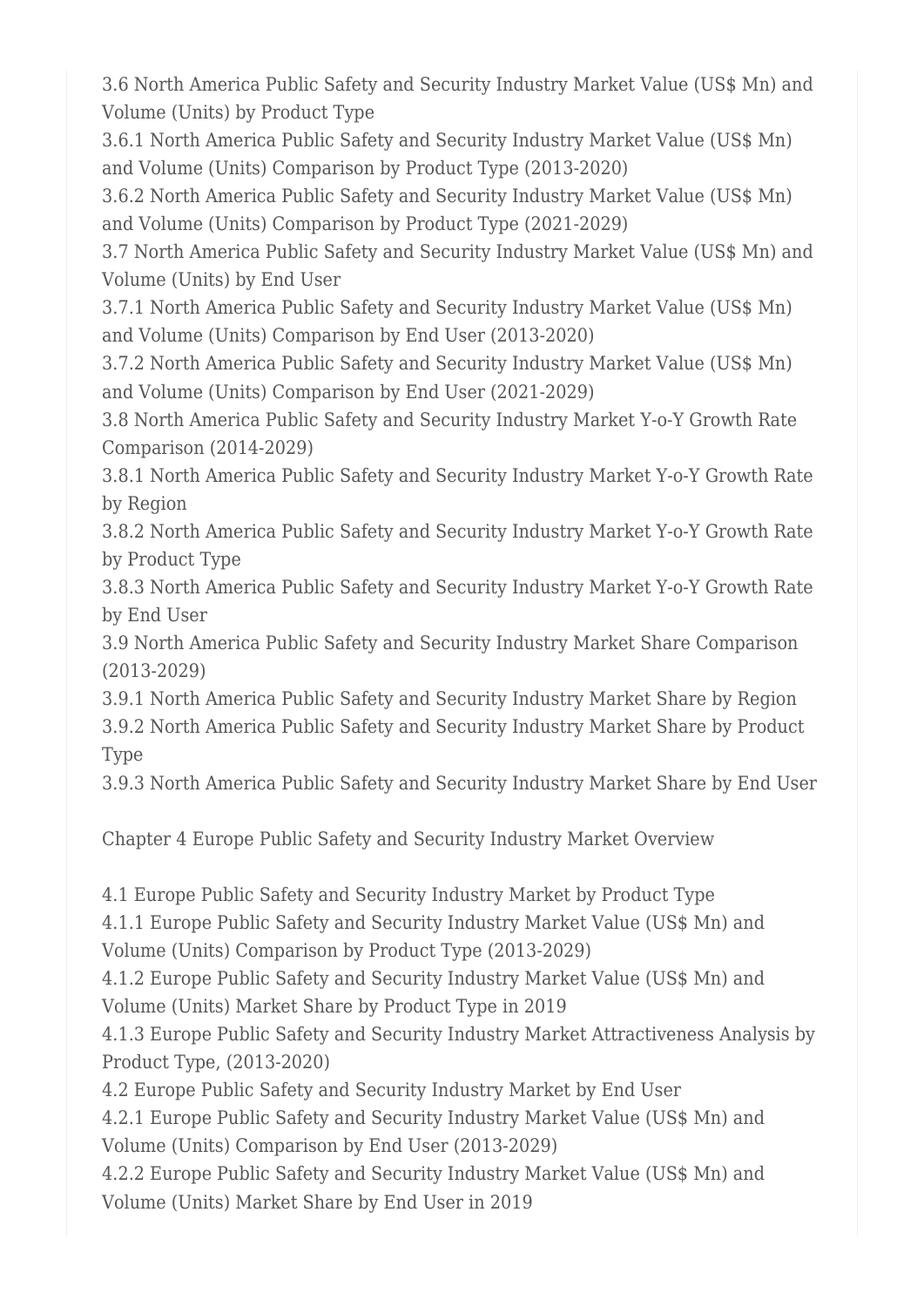4.2.3 Europe Public Safety and Security Industry Market Attractiveness Analysis by End User, (2013-2020)

4.3 Europe Public Safety and Security Industry Market by Region

4.3.1 Europe Public Safety and Security Industry Market Value (US\$ Mn) and Volume (Units) Comparison by Region (2013-2029)

4.3.2 Europe Public Safety and Security Industry Market Value (US\$ Mn) and Volume (Units) Market Share by Region in 2019

4.3.3 Europe Public Safety and Security Industry Market Attractiveness Analysis by Region, (2013-2020)

4.4 Europe Public Safety and Security Industry Market Outlook (2013-2029)

4.4.1 Europe Public Safety and Security Industry Market Value (US\$ Mn) and Volume (Units) (2013-2020)

4.4.2 Europe Public Safety and Security Industry Market Value (US\$ Mn) and Volume (Units) (2021-2029)

4.5 Europe Public Safety and Security Industry Market Value (US\$ Mn) and Volume (Units) by Regions

4.5.1 Europe Public Safety and Security Industry Market Value (US\$ Mn) and Volume (Units) Comparison by Region (2013-2020)

4.5.2 Europe Public Safety and Security Industry Market Value (US\$ Mn) and Volume (Units) Comparison by Region (2021-2029)

4.6 Europe Public Safety and Security Industry Market Value (US\$ Mn) and Volume (Units) by Product Type

4.6.1 Europe Public Safety and Security Industry Market Value (US\$ Mn) and Volume (Units) Comparison by Product Type (2013-2020)

4.6.2 Europe Public Safety and Security Industry Market Value (US\$ Mn) and Volume (Units) Comparison by Product Type (2021-2029)

4.7 Europe Public Safety and Security Industry Market Value (US\$ Mn) and Volume (Units) by End User

4.7.1 Europe Public Safety and Security Industry Market Value (US\$ Mn) and Volume (Units) Comparison by End User (2013-2020)

4.7.2 Europe Public Safety and Security Industry Market Value (US\$ Mn) and Volume (Units) Comparison by End User (2021-2029)

4.8 Europe Public Safety and Security Industry Market Y-o-Y Growth Rate Comparison (2014-2029)

4.8.1 Europe Public Safety and Security Industry Market Y-o-Y Growth Rate by Region

4.8.2 Europe Public Safety and Security Industry Market Y-o-Y Growth Rate by Product Type

4.8.3 Europe Public Safety and Security Industry Market Y-o-Y Growth Rate by End User

4.9 Europe Public Safety and Security Industry Market Share Comparison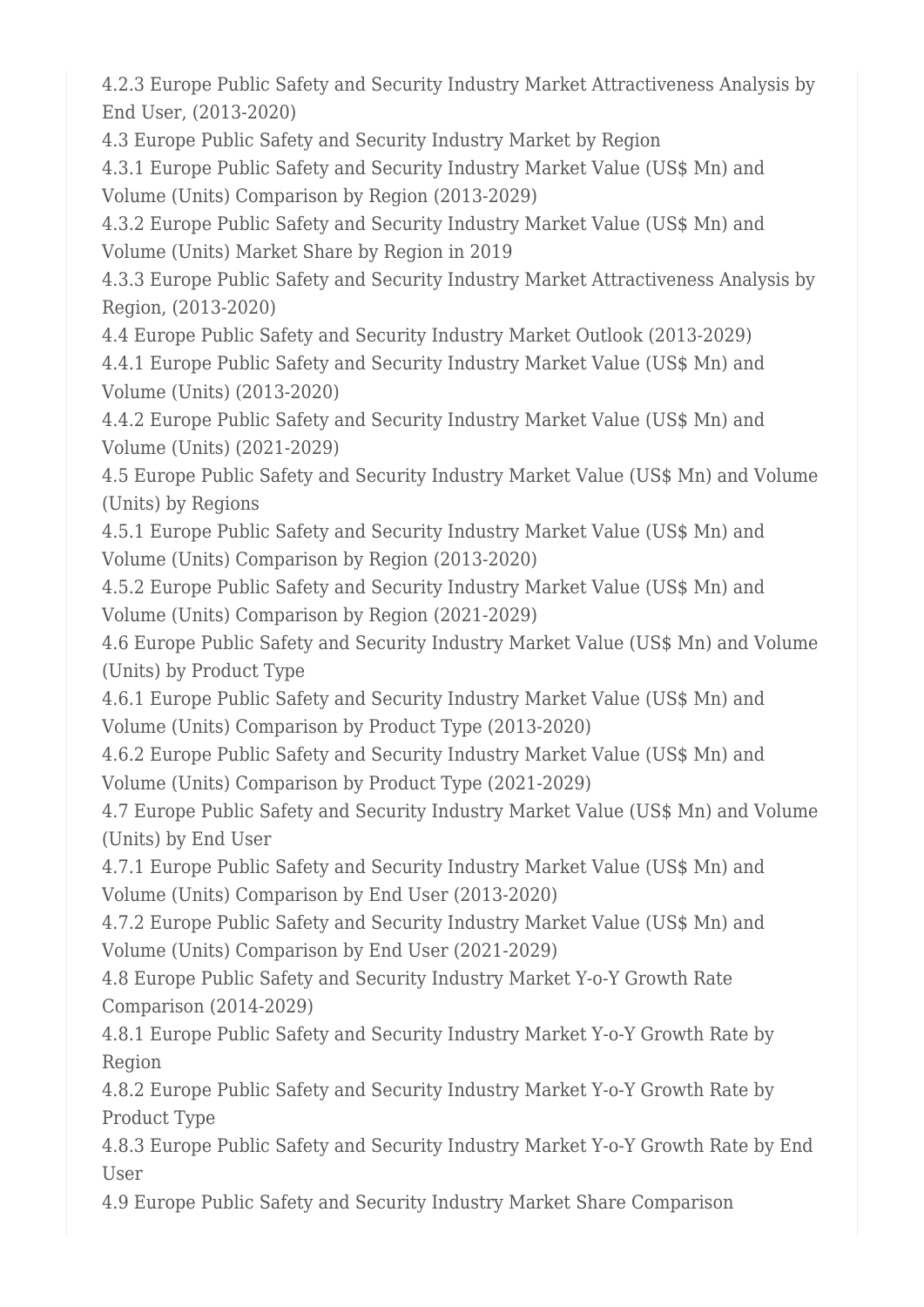(2013-2029)

4.9.1 Europe Public Safety and Security Industry Market Share by Region

4.9.2 Europe Public Safety and Security Industry Market Share by Product Type

4.9.3 Europe Public Safety and Security Industry Market Share by End User

Chapter 5 Asia Pacific Public Safety and Security Industry Market Overview

5.1 Asia Pacific Public Safety and Security Industry Market by Product Type 5.1.1 Asia Pacific Public Safety and Security Industry Market Value (US\$ Mn) and Volume (Units) Comparison by Product Type (2013-2029)

5.1.2 Asia Pacific Public Safety and Security Industry Market Value (US\$ Mn) and Volume (Units) Market Share by Product Type in 2019

5.1.3 Asia Pacific Public Safety and Security Industry Market Attractiveness Analysis by Product Type, (2013-2020)

5.2 Asia Pacific Public Safety and Security Industry Market by End User

5.2.1 Asia Pacific Public Safety and Security Industry Market Value (US\$ Mn) and Volume (Units) Comparison by End User (2013-2029)

5.2.2 Asia Pacific Public Safety and Security Industry Market Value (US\$ Mn) and Volume (Units) Market Share by End User in 2019

5.2.3 Asia Pacific Public Safety and Security Industry Market Attractiveness Analysis by End User, (2013-2020)

5.3 Asia Pacific Public Safety and Security Industry Market by Region

5.3.1 Asia Pacific Public Safety and Security Industry Market Value (US\$ Mn) and Volume (Units) Comparison by Region (2013-2029)

5.3.2 Asia Pacific Public Safety and Security Industry Market Value (US\$ Mn) and Volume (Units) Market Share by Region in 2019

5.3.3 Asia Pacific Public Safety and Security Industry Market Attractiveness Analysis by Region, (2013-2020)

5.4 Asia Pacific Public Safety and Security Industry Market Outlook (2013-2029)

5.4.1 Asia Pacific Public Safety and Security Industry Market Value (US\$ Mn) and Volume (Units) (2013-2020)

5.4.2 Asia Pacific Public Safety and Security Industry Market Value (US\$ Mn) and Volume (Units) (2021-2029)

5.5 Asia Pacific Public Safety and Security Industry Market Value (US\$ Mn) and Volume (Units) by Regions

5.5.1 Asia Pacific Public Safety and Security Industry Market Value (US\$ Mn) and Volume (Units) Comparison by Region (2013-2020)

5.5.2 Asia Pacific Public Safety and Security Industry Market Value (US\$ Mn) and Volume (Units) Comparison by Region (2021-2029)

5.6 Asia Pacific Public Safety and Security Industry Market Value (US\$ Mn) and Volume (Units) by Product Type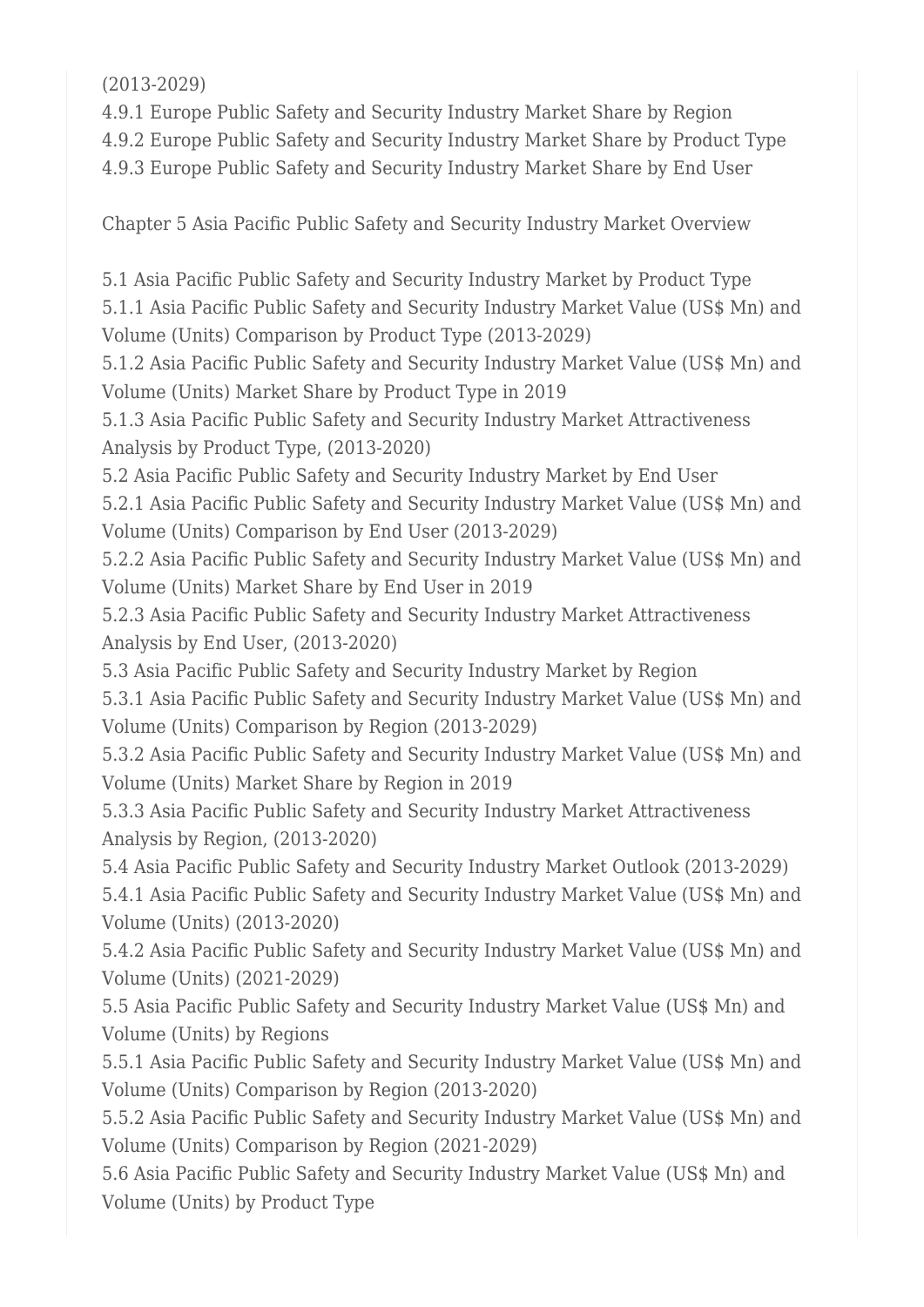5.6.1 Asia Pacific Public Safety and Security Industry Market Value (US\$ Mn) and Volume (Units) Comparison by Product Type (2013-2020)

5.6.2 Asia Pacific Public Safety and Security Industry Market Value (US\$ Mn) and Volume (Units) Comparison by Product Type (2021-2029)

5.7 Asia Pacific Public Safety and Security Industry Market Value (US\$ Mn) and Volume (Units) by End User

5.7.1 Asia Pacific Public Safety and Security Industry Market Value (US\$ Mn) and Volume (Units) Comparison by End User (2013-2020)

5.7.2 Asia Pacific Public Safety and Security Industry Market Value (US\$ Mn) and Volume (Units) Comparison by End User (2021-2029)

5.8 Asia Pacific Public Safety and Security Industry Market Y-o-Y Growth Rate Comparison (2014-2029)

5.8.1 Asia Pacific Public Safety and Security Industry Market Y-o-Y Growth Rate by Region

5.8.2 Asia Pacific Public Safety and Security Industry Market Y-o-Y Growth Rate by Product Type

5.8.3 Asia Pacific Public Safety and Security Industry Market Y-o-Y Growth Rate by End User

5.9 Asia Pacific Public Safety and Security Industry Market Share Comparison (2013-2029)

5.9.1 Asia Pacific Public Safety and Security Industry Market Share by Region 5.9.2 Asia Pacific Public Safety and Security Industry Market Share by Product Type

5.9.3 Asia Pacific Public Safety and Security Industry Market Share by End User

Chapter 6 South America Public Safety and Security Industry Market Overview

6.1 South America Public Safety and Security Industry Market by Product Type

6.1.1 South America Public Safety and Security Industry Market Value (US\$ Mn) and Volume (Units) Comparison by Product Type (2013-2029)

6.1.2 South America Public Safety and Security Industry Market Value (US\$ Mn) and Volume (Units) Market Share by Product Type in 2019

6.1.3 South America Public Safety and Security Industry Market Attractiveness Analysis by Product Type, (2013-2020)

6.2 South America Public Safety and Security Industry Market by End User

6.2.1 South America Public Safety and Security Industry Market Value (US\$ Mn) and Volume (Units) Comparison by End User (2013-2029)

6.2.2 South America Public Safety and Security Industry Market Value (US\$ Mn) and Volume (Units) Market Share by End User in 2019

6.2.3 South America Public Safety and Security Industry Market Attractiveness Analysis by End User, (2013-2020)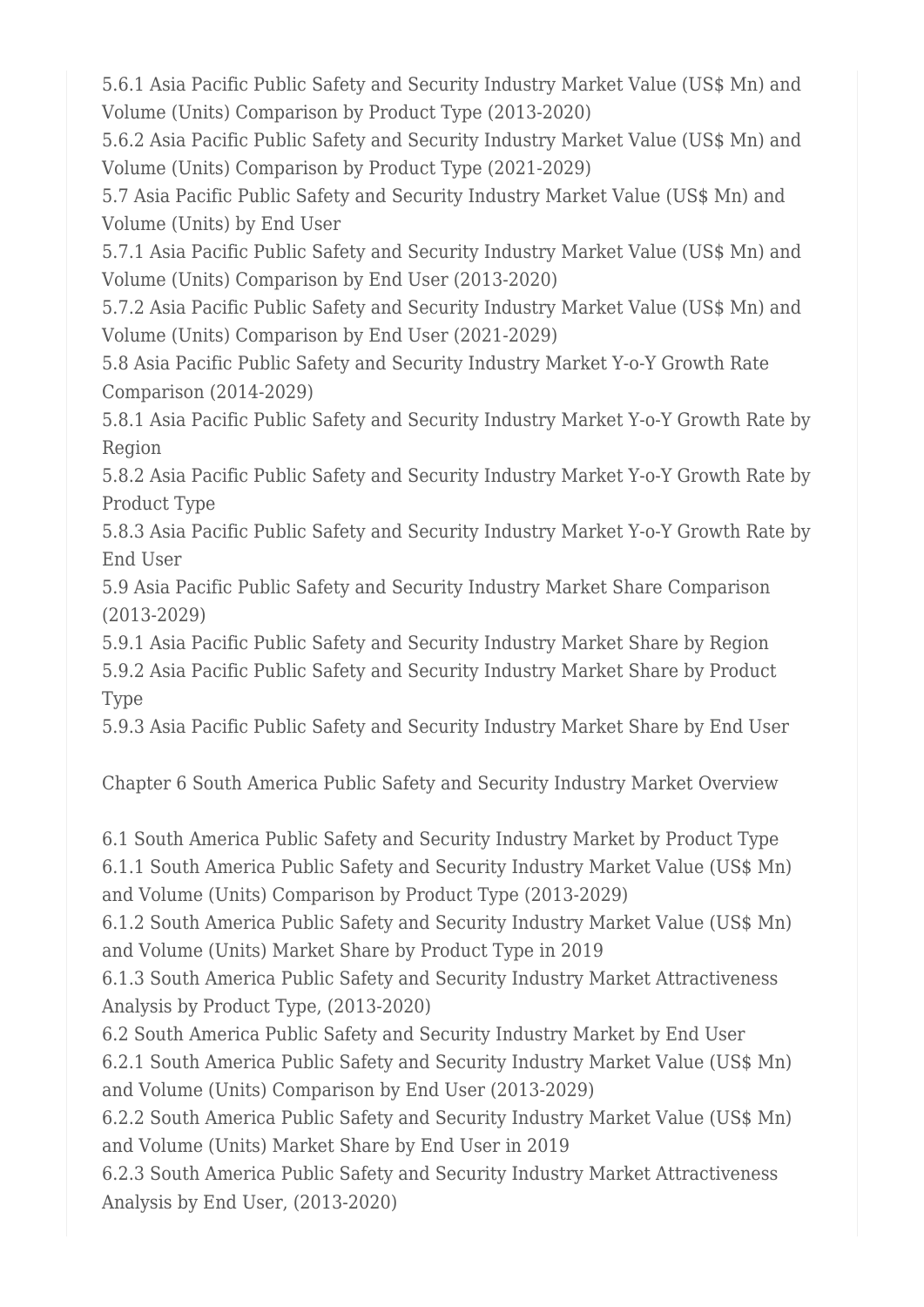6.3 South America Public Safety and Security Industry Market by Region

6.3.1 South America Public Safety and Security Industry Market Value (US\$ Mn) and Volume (Units) Comparison by Region (2013-2029)

6.3.2 South America Public Safety and Security Industry Market Value (US\$ Mn) and Volume (Units) Market Share by Region in 2019

6.3.3 South America Public Safety and Security Industry Market Attractiveness Analysis by Region, (2013-2020)

6.4 South America Public Safety and Security Industry Market Outlook (2013-2029) 6.4.1 South America Public Safety and Security Industry Market Value (US\$ Mn) and Volume (Units) (2013-2020)

6.4.2 South America Public Safety and Security Industry Market Value (US\$ Mn) and Volume (Units) (2021-2029)

6.5 South America Public Safety and Security Industry Market Value (US\$ Mn) and Volume (Units) by Regions

6.5.1 South America Public Safety and Security Industry Market Value (US\$ Mn) and Volume (Units) Comparison by Region (2013-2020)

6.5.2 South America Public Safety and Security Industry Market Value (US\$ Mn) and Volume (Units) Comparison by Region (2021-2029)

6.6 South America Public Safety and Security Industry Market Value (US\$ Mn) and Volume (Units) by Product Type

6.6.1 South America Public Safety and Security Industry Market Value (US\$ Mn) and Volume (Units) Comparison by Product Type (2013-2020)

6.6.2 South America Public Safety and Security Industry Market Value (US\$ Mn) and Volume (Units) Comparison by Product Type (2021-2029)

6.7 South America Public Safety and Security Industry Market Value (US\$ Mn) and Volume (Units) by End User

6.7.1 South America Public Safety and Security Industry Market Value (US\$ Mn) and Volume (Units) Comparison by End User (2013-2020)

6.7.2 South America Public Safety and Security Industry Market Value (US\$ Mn) and Volume (Units) Comparison by End User (2021-2029)

6.8 South America Public Safety and Security Industry Market Y-o-Y Growth Rate Comparison (2014-2029)

6.8.1 South America Public Safety and Security Industry Market Y-o-Y Growth Rate by Region

6.8.2 South America Public Safety and Security Industry Market Y-o-Y Growth Rate by Product Type

6.8.3 South America Public Safety and Security Industry Market Y-o-Y Growth Rate by End User

6.9 South America Public Safety and Security Industry Market Share Comparison 2013-2029

6.9.1 South America Public Safety and Security Industry Market Share by Region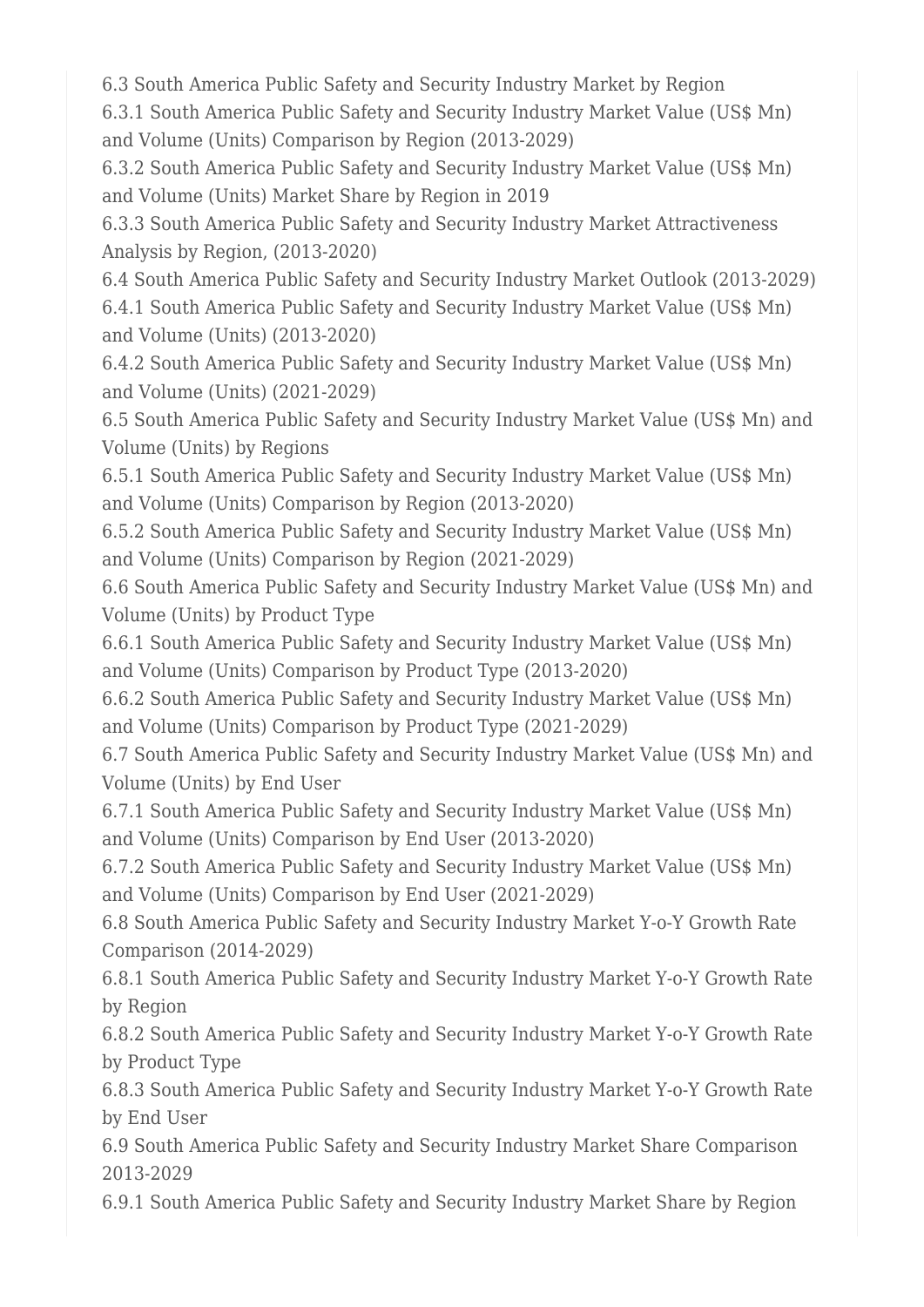6.9.2 South America Public Safety and Security Industry Market Share by Product Type

6.9.3 South America Public Safety and Security Industry Market Share by End User

Chapter 7 MEA Public Safety and Security Industry Market Overview

7.1 MEA Public Safety and Security Industry Market by Product Type

7.1.1 MEA Public Safety and Security Industry Market Value (US\$ Mn) and Volume (Units) Comparison by Product Type (2013-2029)

7.1.2 MEA Public Safety and Security Industry Market Value (US\$ Mn) and Volume (Units) Market Share by Product Type in 2019

7.1.3 MEA Public Safety and Security Industry Market Attractiveness Analysis by Product Type, (2013-2020)

7.2 MEA Public Safety and Security Industry Market by End User

7.2.1 MEA Public Safety and Security Industry Market Value (US\$ Mn) and Volume (Units) Comparison by End User (2013-2029)

7.2.2 MEA Public Safety and Security Industry Market Value (US\$ Mn) and Volume (Units) Market Share by End User in 2019

7.2.3 MEA Public Safety and Security Industry Market Attractiveness Analysis by End User, (2013-2020)

7.3 MEA Public Safety and Security Industry Market by Region

7.3.1 MEA Public Safety and Security Industry Market Value (US\$ Mn) and Volume (Units) Comparison by Region (2013-2029)

7.3.2 MEA Public Safety and Security Industry Market Value (US\$ Mn) and Volume (Units) Market Share by Region in 2019

7.3.3 MEA Public Safety and Security Industry Market Attractiveness Analysis by Region, (2013-2020)

7.4 MEA Public Safety and Security Industry Market Outlook (2013-2029)

7.4.1 MEA Public Safety and Security Industry Market Value (US\$ Mn) and Volume (Units) (2013-2020)

7.4.2 MEA Public Safety and Security Industry Market Value (US\$ Mn) and Volume (Units) (2021-2029)

7.5 MEA Public Safety and Security Industry Market Value (US\$ Mn) and Volume (Units) by Regions

7.5.1 MEA Public Safety and Security Industry Market Value (US\$ Mn) and Volume (Units) Comparison by Region (2013-2020)

7.5.2 MEA Public Safety and Security Industry Market Value (US\$ Mn) and Volume (Units) Comparison by Region (2021-2029)

7.6 MEA Public Safety and Security Industry Market Value (US\$ Mn) and Volume (Units) by Product Type

7.6.1 MEA Public Safety and Security Industry Market Value (US\$ Mn) and Volume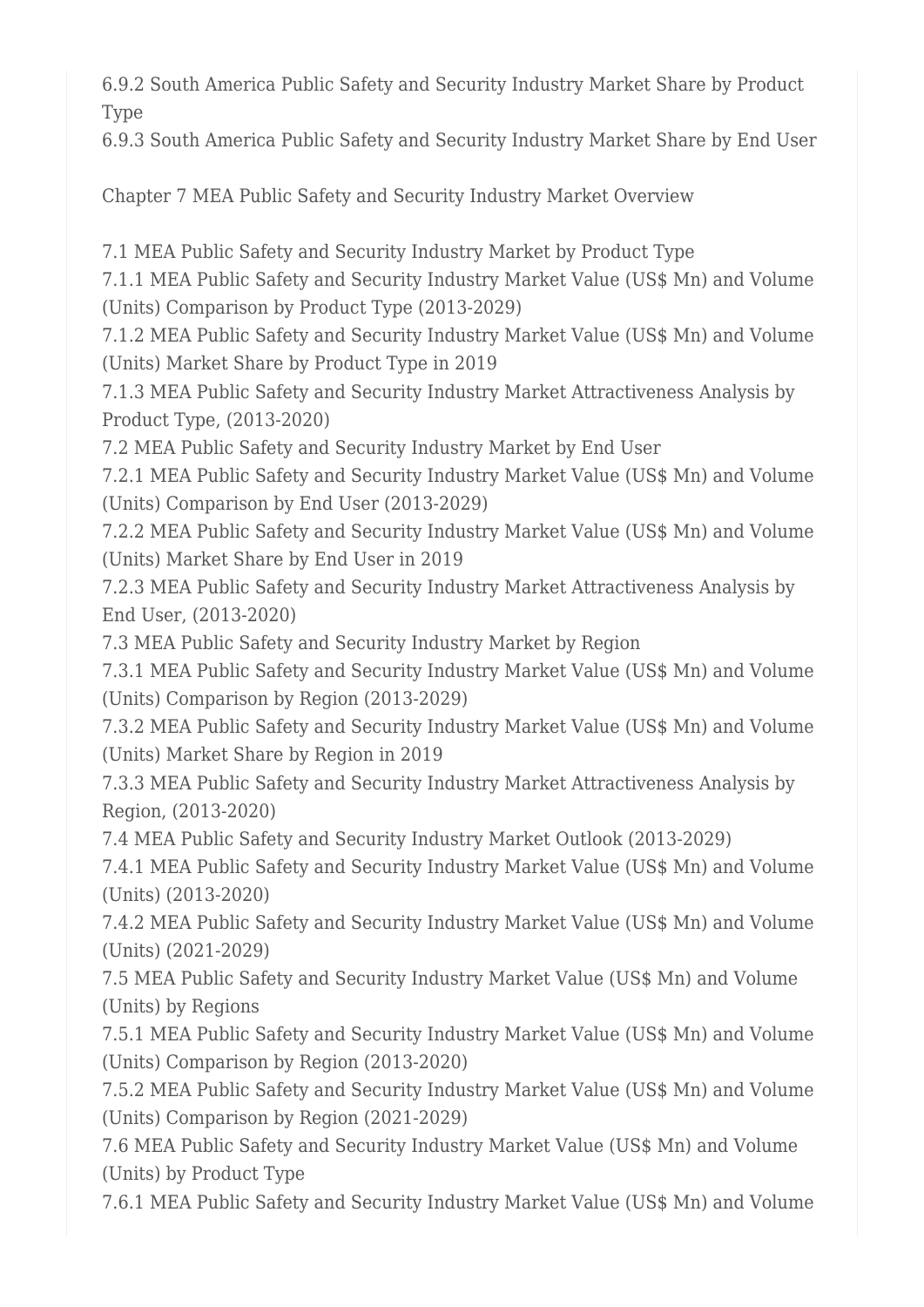(Units) Comparison by Product Type (2013-2020)

7.6.2 MEA Public Safety and Security Industry Market Value (US\$ Mn) and Volume (Units) Comparison by Product Type (2021-2029)

7.7 MEA Public Safety and Security Industry Market Value (US\$ Mn) and Volume (Units) by End User

7.7.1 MEA Public Safety and Security Industry Market Value (US\$ Mn) and Volume (Units) Comparison by End User (2013-2020)

7.7.2 MEA Public Safety and Security Industry Market Value (US\$ Mn) and Volume (Units) Comparison by End User (2021-2029)

7.8 MEA Public Safety and Security Industry Market Y-o-Y Growth Rate Comparison (2014-2029)

7.8.1 MEA Public Safety and Security Industry Market Y-o-Y Growth Rate by Region 7.8.2 MEA Public Safety and Security Industry Market Y-o-Y Growth Rate by Product Type

7.8.3 MEA Public Safety and Security Industry Market Y-o-Y Growth Rate by End User

7.9 MEA Public Safety and Security Industry Market Share Comparison (2013-2029)

7.9.1 MEA Public Safety and Security Industry Market Share by Region

7.9.2 MEA Public Safety and Security Industry Market Share by Product Type

7.9.3 MEA Public Safety and Security Industry Market Share by End User

Chapter 8 Global Public Safety and Security Industry Market Company Profiles

8.1 Market Competition Scenario Analysis, By Company

- 8.2 Competitor Landscape
- 8.3 Company Share Analysis
- 8.4 Company Profiles
- 8.4.1 Company
- 8.4.1.1 Company Overview
- 8.4.1.2 Business Description
- 8.4.1.3 Product Portfolio
- 8.4.1.4 Key Financials
- 8.4.1.5 Key Developments
- 8.4.1.6 SWOT Analysis

Companies Included: Esri Motorola Solutions Harris Corporation General Dynamics